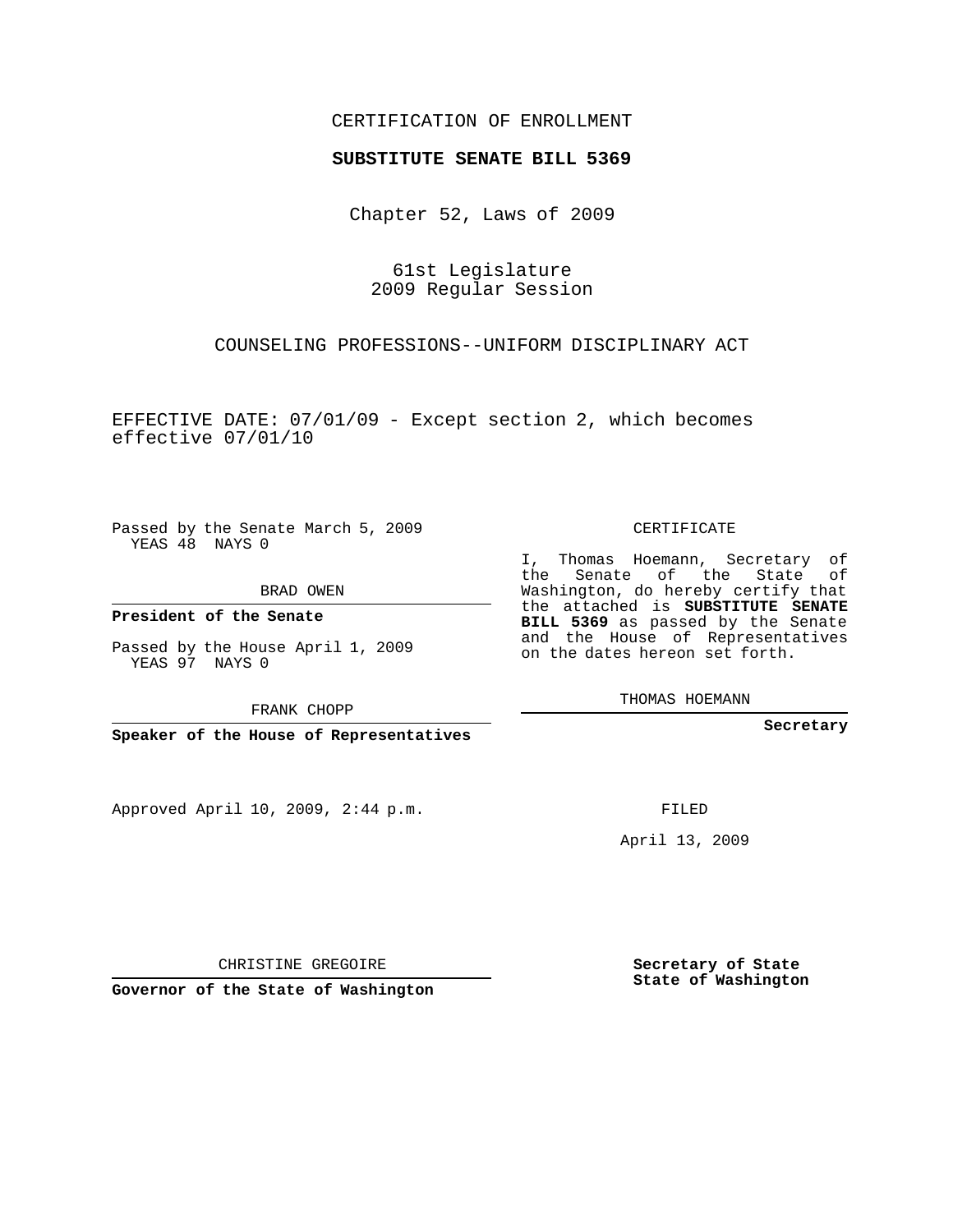## **SUBSTITUTE SENATE BILL 5369** \_\_\_\_\_\_\_\_\_\_\_\_\_\_\_\_\_\_\_\_\_\_\_\_\_\_\_\_\_\_\_\_\_\_\_\_\_\_\_\_\_\_\_\_\_

\_\_\_\_\_\_\_\_\_\_\_\_\_\_\_\_\_\_\_\_\_\_\_\_\_\_\_\_\_\_\_\_\_\_\_\_\_\_\_\_\_\_\_\_\_

Passed Legislature - 2009 Regular Session

## **State of Washington 61st Legislature 2009 Regular Session**

**By** Senate Health & Long-Term Care (originally sponsored by Senators Franklin, Becker, Fairley, Keiser, Marr, Murray, Kohl-Welles, and Parlette; by request of Department of Health)

READ FIRST TIME 01/27/09.

 AN ACT Relating to adding and deleting counseling professions subject to the authority of the secretary of health under the uniform disciplinary act; amending RCW 18.130.040 and 18.130.040; providing effective dates; and declaring an emergency.

BE IT ENACTED BY THE LEGISLATURE OF THE STATE OF WASHINGTON:

 **Sec. 1.** RCW 18.130.040 and 2009 c 2 s 16 (Initiative Measure No. 1029) are each amended to read as follows:

 (1) This chapter applies only to the secretary and the boards and commissions having jurisdiction in relation to the professions licensed under the chapters specified in this section. This chapter does not apply to any business or profession not licensed under the chapters specified in this section.

 (2)(a) The secretary has authority under this chapter in relation to the following professions:

 (i) Dispensing opticians licensed and designated apprentices under chapter 18.34 RCW;

- (ii) Naturopaths licensed under chapter 18.36A RCW;
- (iii) Midwives licensed under chapter 18.50 RCW;
- (iv) Ocularists licensed under chapter 18.55 RCW;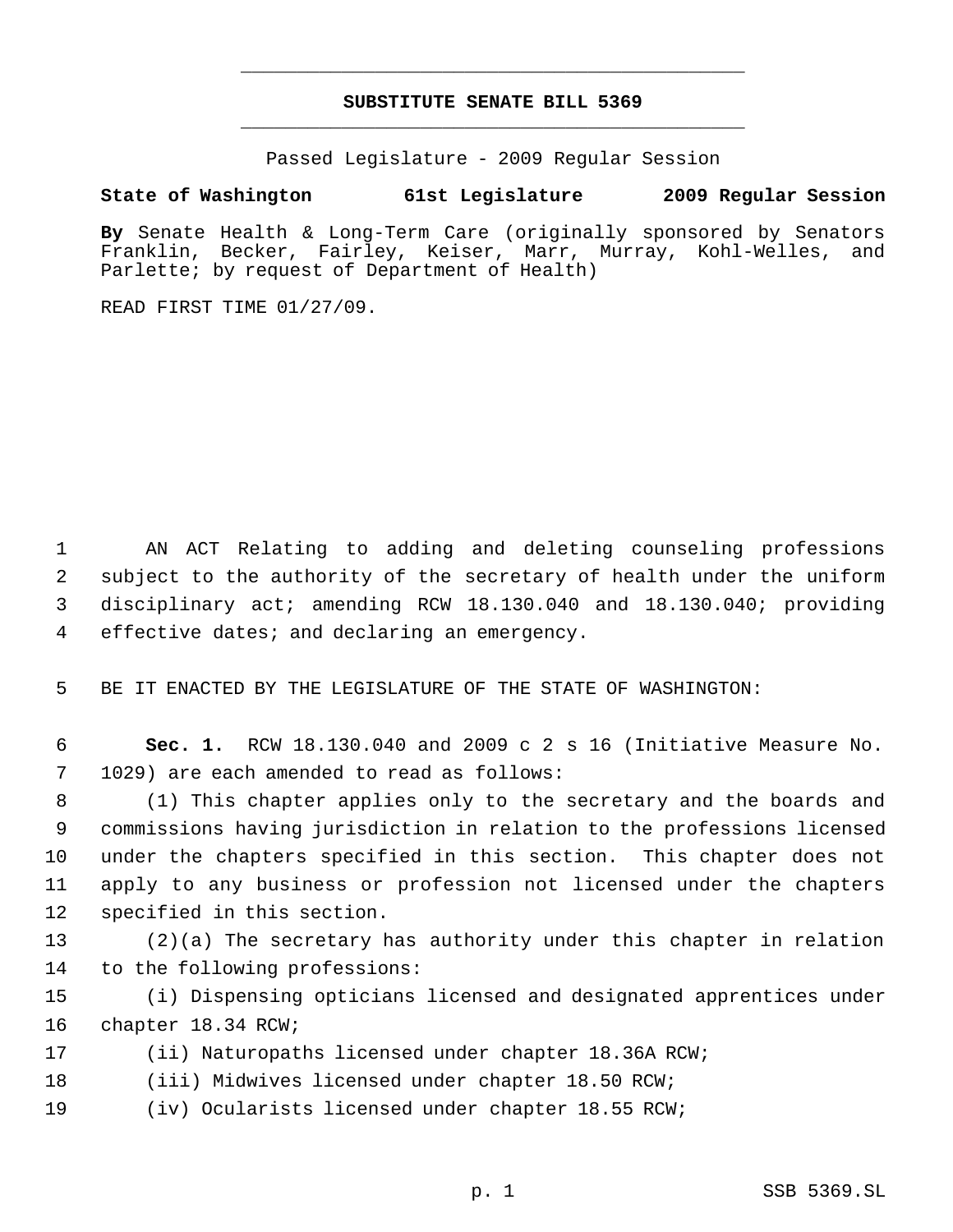(v) Massage operators and businesses licensed under chapter 18.108 RCW; (vi) Dental hygienists licensed under chapter 18.29 RCW; (vii) Acupuncturists licensed under chapter 18.06 RCW; (viii) Radiologic technologists certified and X-ray technicians registered under chapter 18.84 RCW; (ix) Respiratory care practitioners licensed under chapter 18.89 RCW; 9 (x) ((Persons-registered-under-chapter-18.19-RCW)) Counselors, 10 hypnotherapists, and agency affiliated counselors registered and advisors and counselors certified under chapter 18.19 RCW; 12 (xi) Persons licensed as mental health counselors, mental health 13 counselor associates, marriage and family therapists, ((and)) marriage and family therapist associates, social workers, social work associates--advanced, and social work associates--independent clinical under chapter 18.225 RCW; (xii) Persons registered as nursing pool operators under chapter 18.52C RCW; (xiii) Nursing assistants registered or certified under chapter 18.88A RCW; (xiv) Health care assistants certified under chapter 18.135 RCW; (xv) Dietitians and nutritionists certified under chapter 18.138 RCW; (xvi) Chemical dependency professionals and chemical dependency professional trainees certified under chapter 18.205 RCW; (xvii) Sex offender treatment providers and certified affiliate sex offender treatment providers certified under chapter 18.155 RCW; (xviii) Persons licensed and certified under chapter 18.73 RCW or RCW 18.71.205; (xix) Denturists licensed under chapter 18.30 RCW; (xx) Orthotists and prosthetists licensed under chapter 18.200 RCW; (xxi) Surgical technologists registered under chapter 18.215 RCW; (xxii) Recreational therapists; (xxiii) Animal massage practitioners certified under chapter 18.240 RCW; (xxiv) Athletic trainers licensed under chapter 18.250 RCW; and (xxv) Home care aides certified under chapter 18.88B RCW.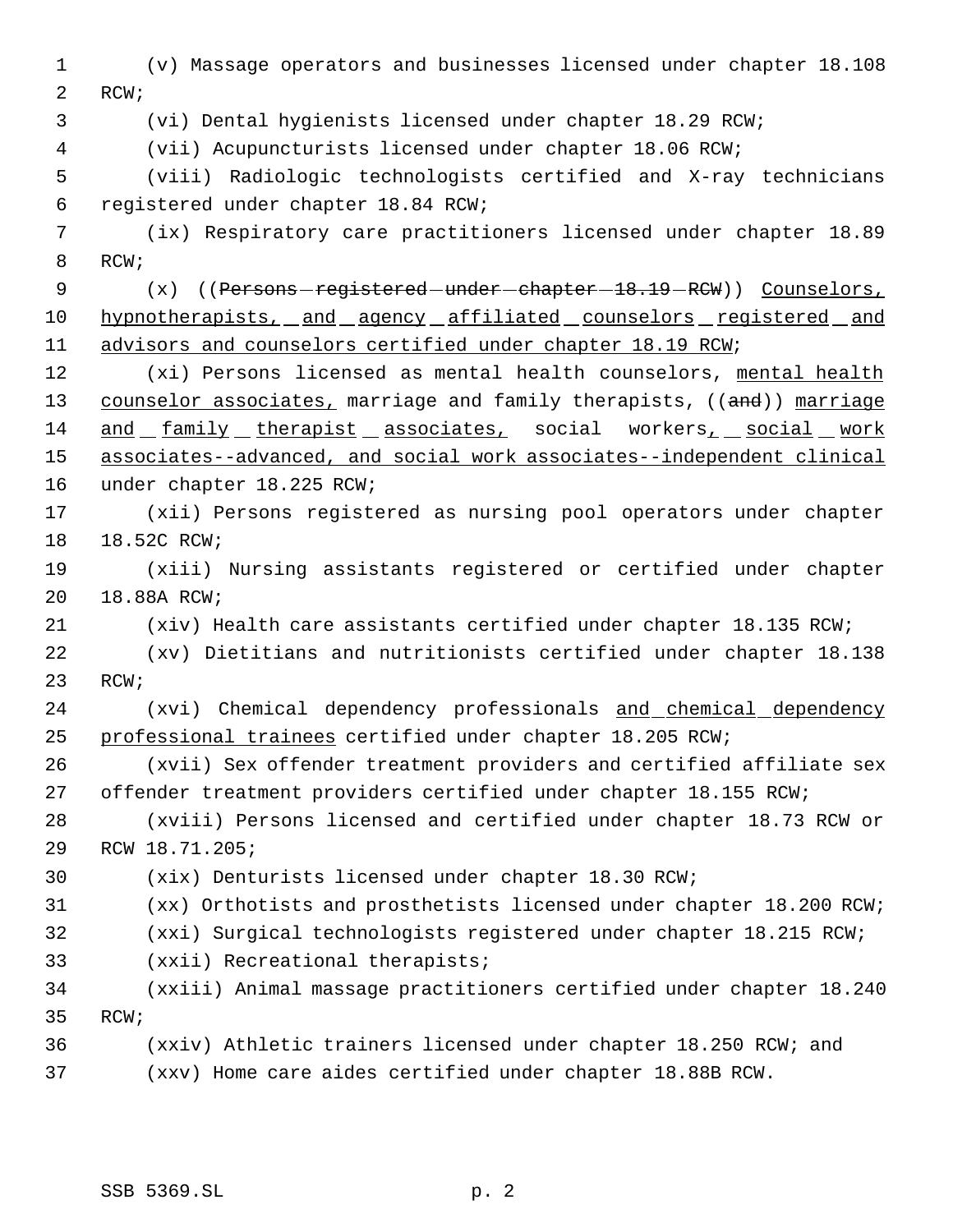(b) The boards and commissions having authority under this chapter are as follows:

 (i) The podiatric medical board as established in chapter 18.22 RCW;

 (ii) The chiropractic quality assurance commission as established in chapter 18.25 RCW;

 (iii) The dental quality assurance commission as established in chapter 18.32 RCW governing licenses issued under chapter 18.32 RCW and 9 licenses and registrations issued under chapter 18.260 RCW;

 (iv) The board of hearing and speech as established in chapter 18.35 RCW;

 (v) The board of examiners for nursing home administrators as established in chapter 18.52 RCW;

 (vi) The optometry board as established in chapter 18.54 RCW governing licenses issued under chapter 18.53 RCW;

 (vii) The board of osteopathic medicine and surgery as established in chapter 18.57 RCW governing licenses issued under chapters 18.57 and 18.57A RCW;

 (viii) The board of pharmacy as established in chapter 18.64 RCW governing licenses issued under chapters 18.64 and 18.64A RCW;

 (ix) The medical quality assurance commission as established in chapter 18.71 RCW governing licenses and registrations issued under chapters 18.71 and 18.71A RCW;

 (x) The board of physical therapy as established in chapter 18.74 RCW;

 (xi) The board of occupational therapy practice as established in chapter 18.59 RCW;

 (xii) The nursing care quality assurance commission as established in chapter 18.79 RCW governing licenses and registrations issued under that chapter;

 (xiii) The examining board of psychology and its disciplinary committee as established in chapter 18.83 RCW; and

 (xiv) The veterinary board of governors as established in chapter 18.92 RCW.

 (3) In addition to the authority to discipline license holders, the disciplining authority has the authority to grant or deny licenses. The disciplining authority may also grant a license subject to conditions.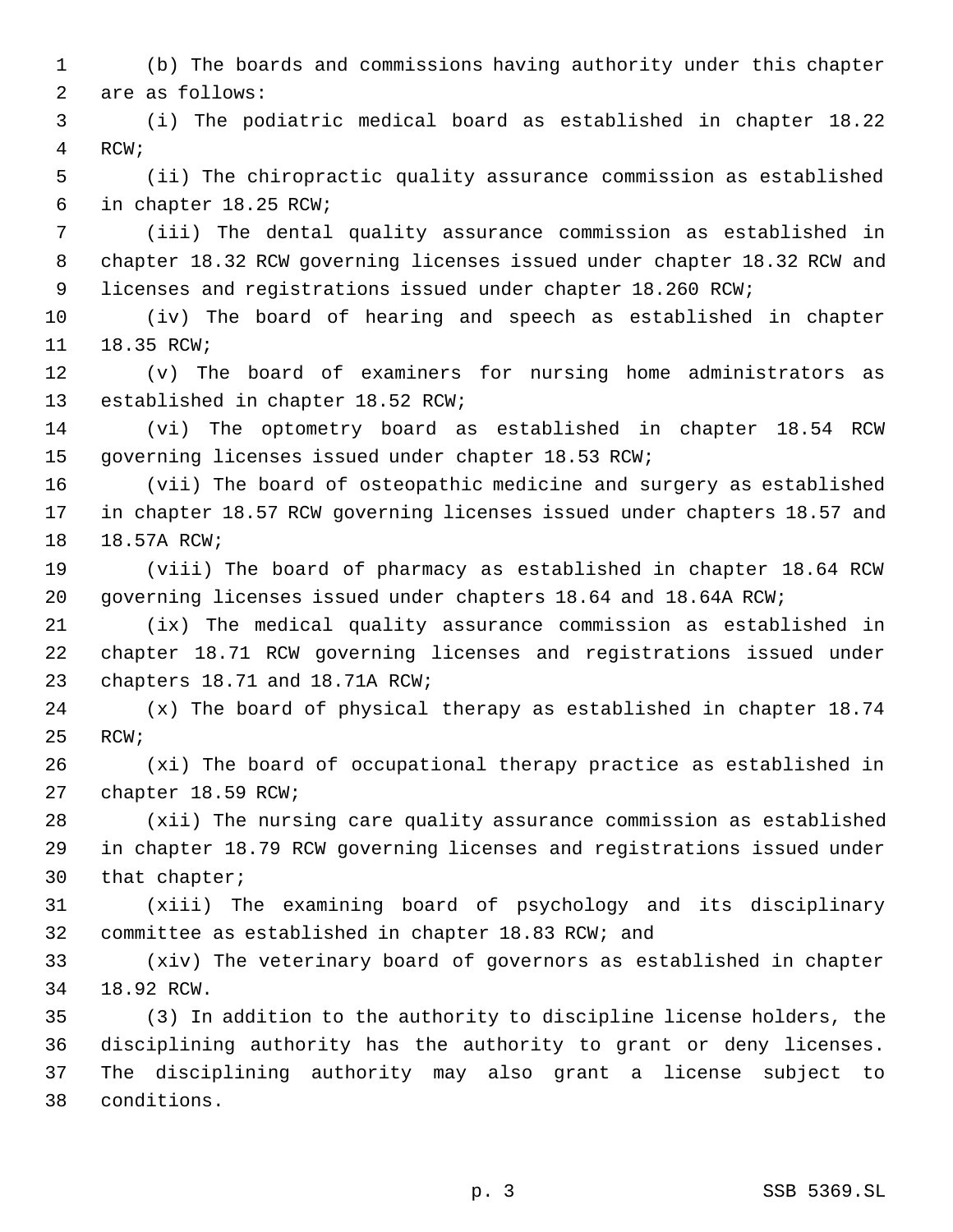(4) All disciplining authorities shall adopt procedures to ensure substantially consistent application of this chapter, the Uniform Disciplinary Act, among the disciplining authorities listed in subsection (2) of this section.

 **Sec. 2.** RCW 18.130.040 and 2009 c ... s 1 (section 1 of this act) (Initiative Measure No. 1029) are each amended to read as follows:

 (1) This chapter applies only to the secretary and the boards and commissions having jurisdiction in relation to the professions licensed under the chapters specified in this section. This chapter does not apply to any business or profession not licensed under the chapters specified in this section.

 (2)(a) The secretary has authority under this chapter in relation to the following professions:

 (i) Dispensing opticians licensed and designated apprentices under chapter 18.34 RCW;

(ii) Naturopaths licensed under chapter 18.36A RCW;

(iii) Midwives licensed under chapter 18.50 RCW;

(iv) Ocularists licensed under chapter 18.55 RCW;

 (v) Massage operators and businesses licensed under chapter 18.108 RCW;

(vi) Dental hygienists licensed under chapter 18.29 RCW;

(vii) Acupuncturists licensed under chapter 18.06 RCW;

 (viii) Radiologic technologists certified and X-ray technicians registered under chapter 18.84 RCW;

 (ix) Respiratory care practitioners licensed under chapter 18.89 RCW;

27  $(x)$  ((Counselors,)) Hypnotherapists( $(\tau)$ ) and agency affiliated counselors registered and advisors and counselors certified under chapter 18.19 RCW;

 (xi) Persons licensed as mental health counselors, mental health counselor associates, marriage and family therapists, marriage and family therapist associates, social workers, social work associates-- advanced, and social work associates--independent clinical under chapter 18.225 RCW;

 (xii) Persons registered as nursing pool operators under chapter 18.52C RCW;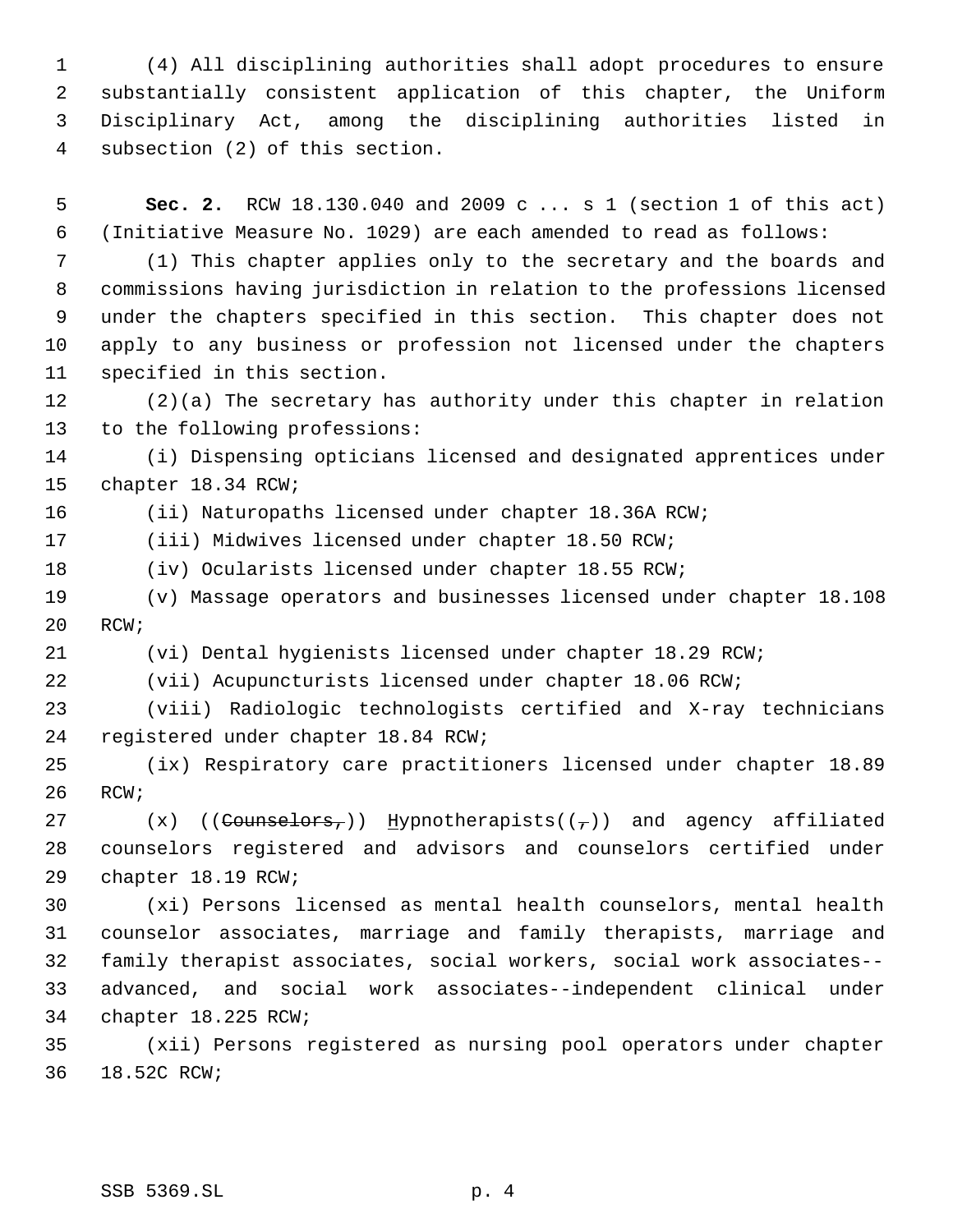(xiii) Nursing assistants registered or certified under chapter 18.88A RCW; (xiv) Health care assistants certified under chapter 18.135 RCW; (xv) Dietitians and nutritionists certified under chapter 18.138 RCW; (xvi) Chemical dependency professionals and chemical dependency professional trainees certified under chapter 18.205 RCW; (xvii) Sex offender treatment providers and certified affiliate sex 9 offender treatment providers certified under chapter 18.155 RCW; (xviii) Persons licensed and certified under chapter 18.73 RCW or RCW 18.71.205; (xix) Denturists licensed under chapter 18.30 RCW; (xx) Orthotists and prosthetists licensed under chapter 18.200 RCW; (xxi) Surgical technologists registered under chapter 18.215 RCW; (xxii) Recreational therapists; (xxiii) Animal massage practitioners certified under chapter 18.240 RCW; (xxiv) Athletic trainers licensed under chapter 18.250 RCW; and (xxv) Home care aides certified under chapter 18.88B RCW. (b) The boards and commissions having authority under this chapter are as follows: (i) The podiatric medical board as established in chapter 18.22 RCW; (ii) The chiropractic quality assurance commission as established in chapter 18.25 RCW; (iii) The dental quality assurance commission as established in chapter 18.32 RCW governing licenses issued under chapter 18.32 RCW and licenses and registrations issued under chapter 18.260 RCW; (iv) The board of hearing and speech as established in chapter 18.35 RCW; (v) The board of examiners for nursing home administrators as established in chapter 18.52 RCW; (vi) The optometry board as established in chapter 18.54 RCW governing licenses issued under chapter 18.53 RCW; (vii) The board of osteopathic medicine and surgery as established in chapter 18.57 RCW governing licenses issued under chapters 18.57 and 18.57A RCW;